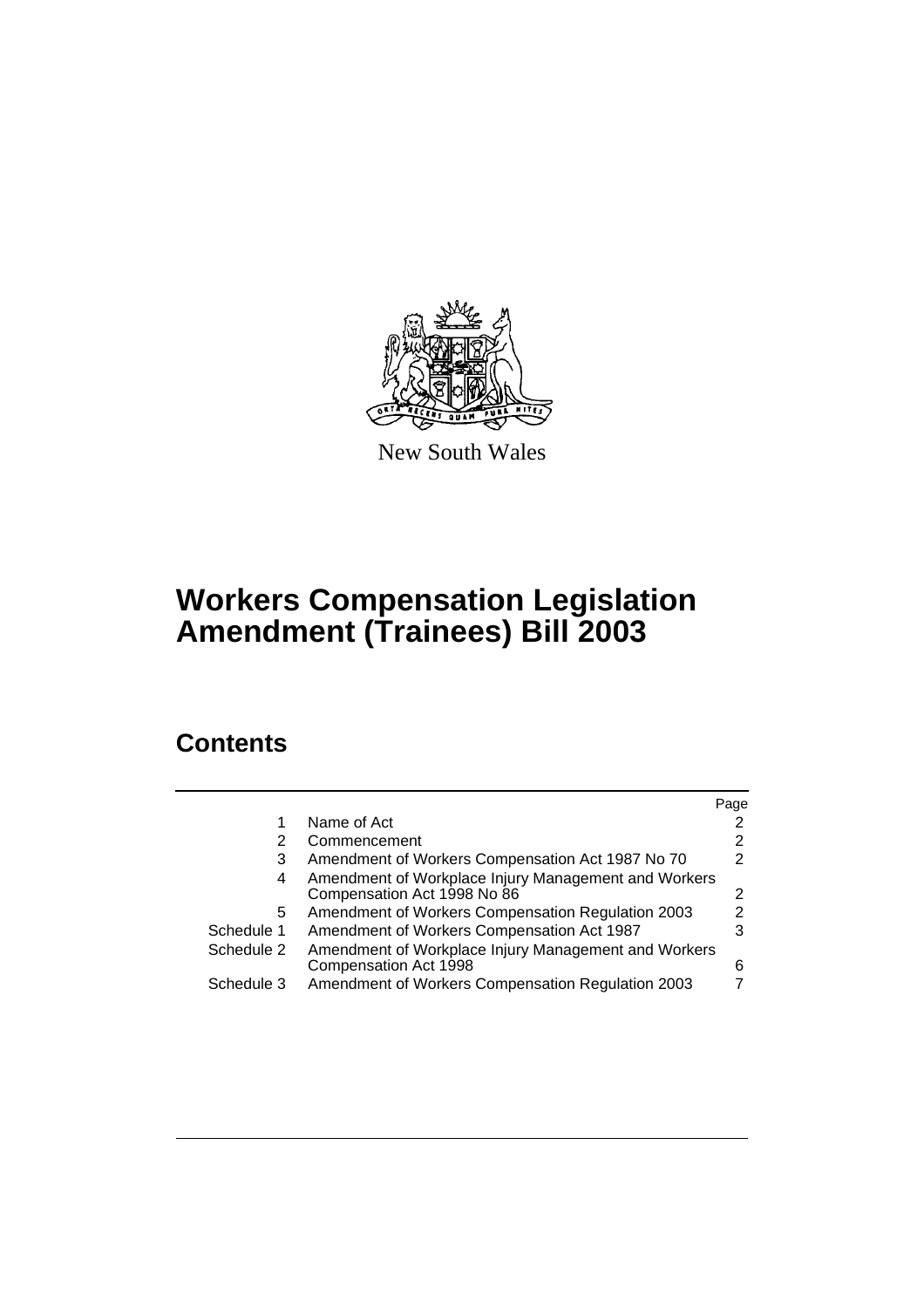*I certify that this PUBLIC BILL, which originated in the LEGISLATIVE ASSEMBLY, has finally passed the LEGISLATIVE COUNCIL and the LEGISLATIVE ASSEMBLY of NEW SOUTH WALES.*

> *Clerk of the Legislative Assembly. Legislative Assembly, Sydney, , 2003*



New South Wales

# **Workers Compensation Legislation Amendment (Trainees) Bill 2003**

Act No , 2003

An Act to amend the *Workers Compensation Act 1987* with respect to insurance for trainees; to make consequential amendments to other laws; and for other purposes.

*I have examined this Bill, and find it to correspond in all respects with the Bill as finally passed by both Houses.*

*Chairman of Committees of the Legislative Assembly.*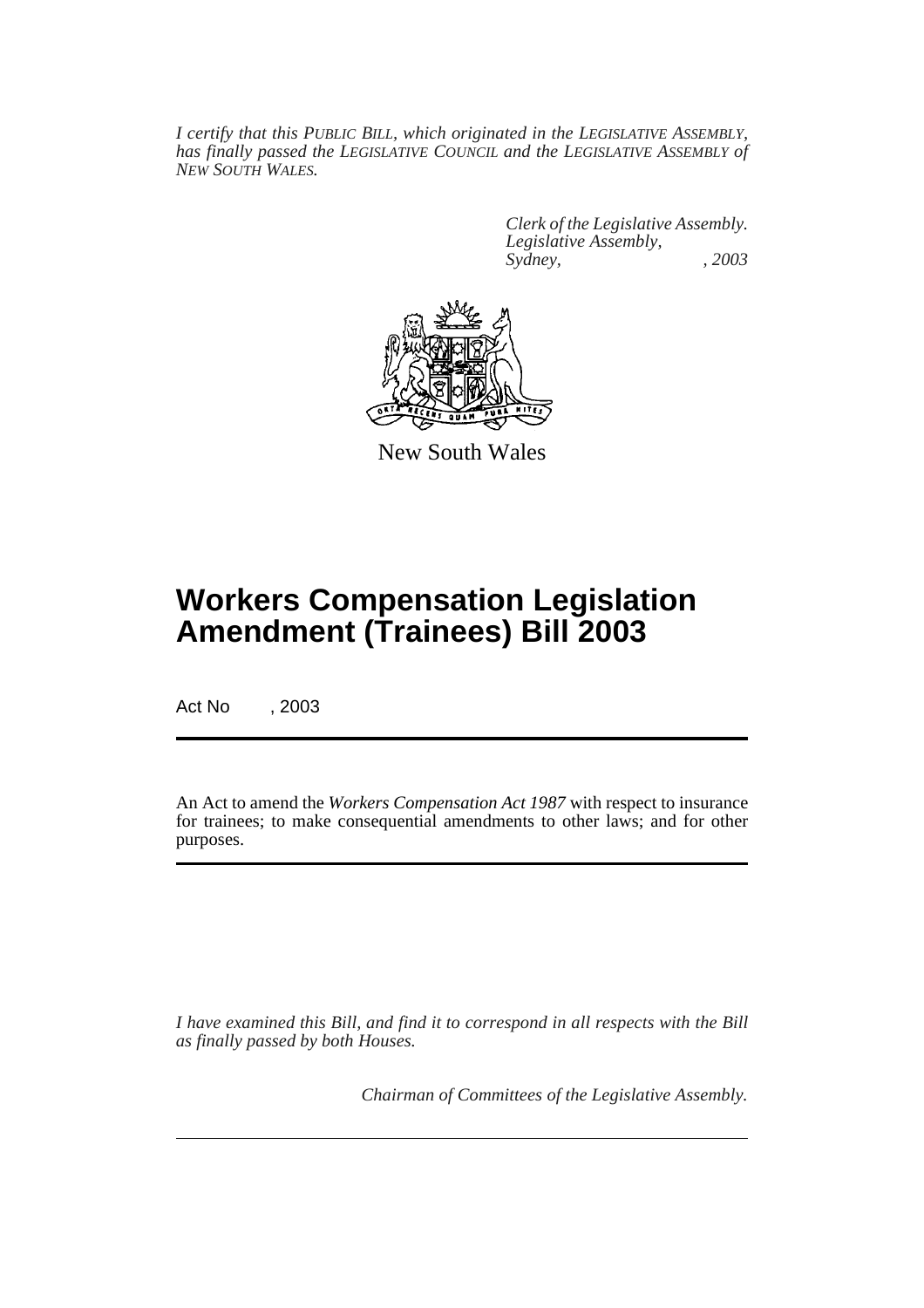#### **The Legislature of New South Wales enacts:**

#### **1 Name of Act**

This Act is the *Workers Compensation Legislation Amendment (Trainees) Act 2003*.

#### **2 Commencement**

This Act commences on 1 January 2004.

#### **3 Amendment of Workers Compensation Act 1987 No 70**

The *Workers Compensation Act 1987* is amended as set out in Schedule 1.

#### **4 Amendment of Workplace Injury Management and Workers Compensation Act 1998 No 86**

The *Workplace Injury Management and Workers Compensation Act 1998* is amended as set out in Schedule 2.

#### **5 Amendment of Workers Compensation Regulation 2003**

The *Workers Compensation Regulation 2003* is amended as set out in Schedule 3.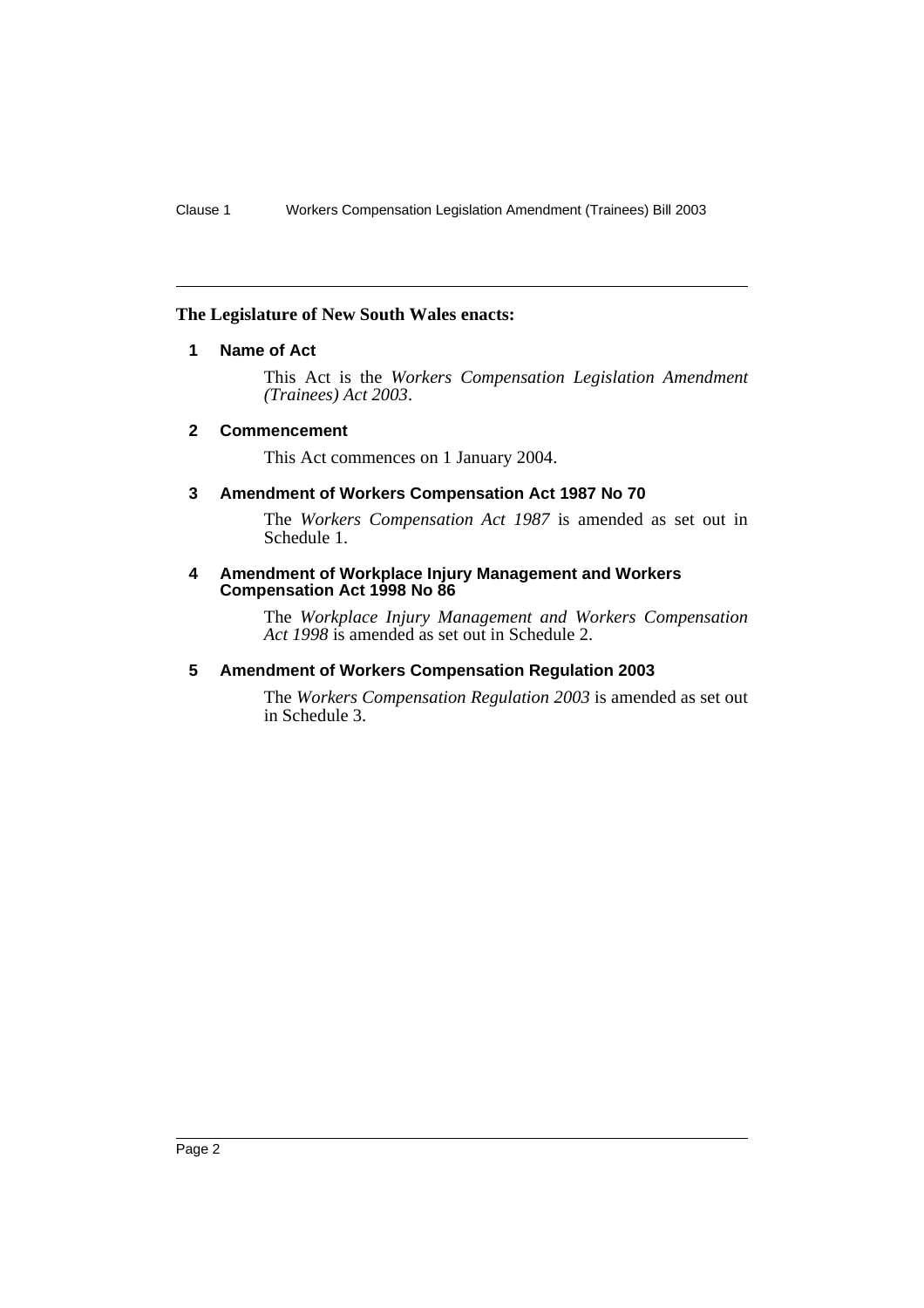Amendment of Workers Compensation Act 1987 Manual Amendment of Workers Compensation Act 1987

# **Schedule 1 Amendment of Workers Compensation Act 1987**

(Section 3)

**[1] Section 11 Recess claims**

Omit "apprenticeship". Insert instead "training contract".

#### **[2] Section 24 Illegal employment**

Omit "or apprenticeship" wherever occurring.

Insert instead "or training contract".

#### **[3] Section 158 Insurance for trainees**

Omit the section.

#### **[4] Section 168 Insurance premiums orders**

Omit section 168 (4) (b).

#### **[5] Section 174 Records relating to wages, contracts etc to be kept and supplied**

Omit "or apprenticeship" from paragraph (a) of the definition of *wages* in section  $17\overline{4}$  (9).

Insert instead "or a training contract".

#### **[6] Section 193 Definitions**

Omit the definition of *policy of insurance* from section 193 (1). Insert instead:

> *policy of insurance* does not include a policy of insurance of any class exempted by the regulations from this Division.

### **[7] Section 217 Definitions**

Omit the definition of *policy* from section 217 (1). Insert instead:

*policy* means a policy of insurance.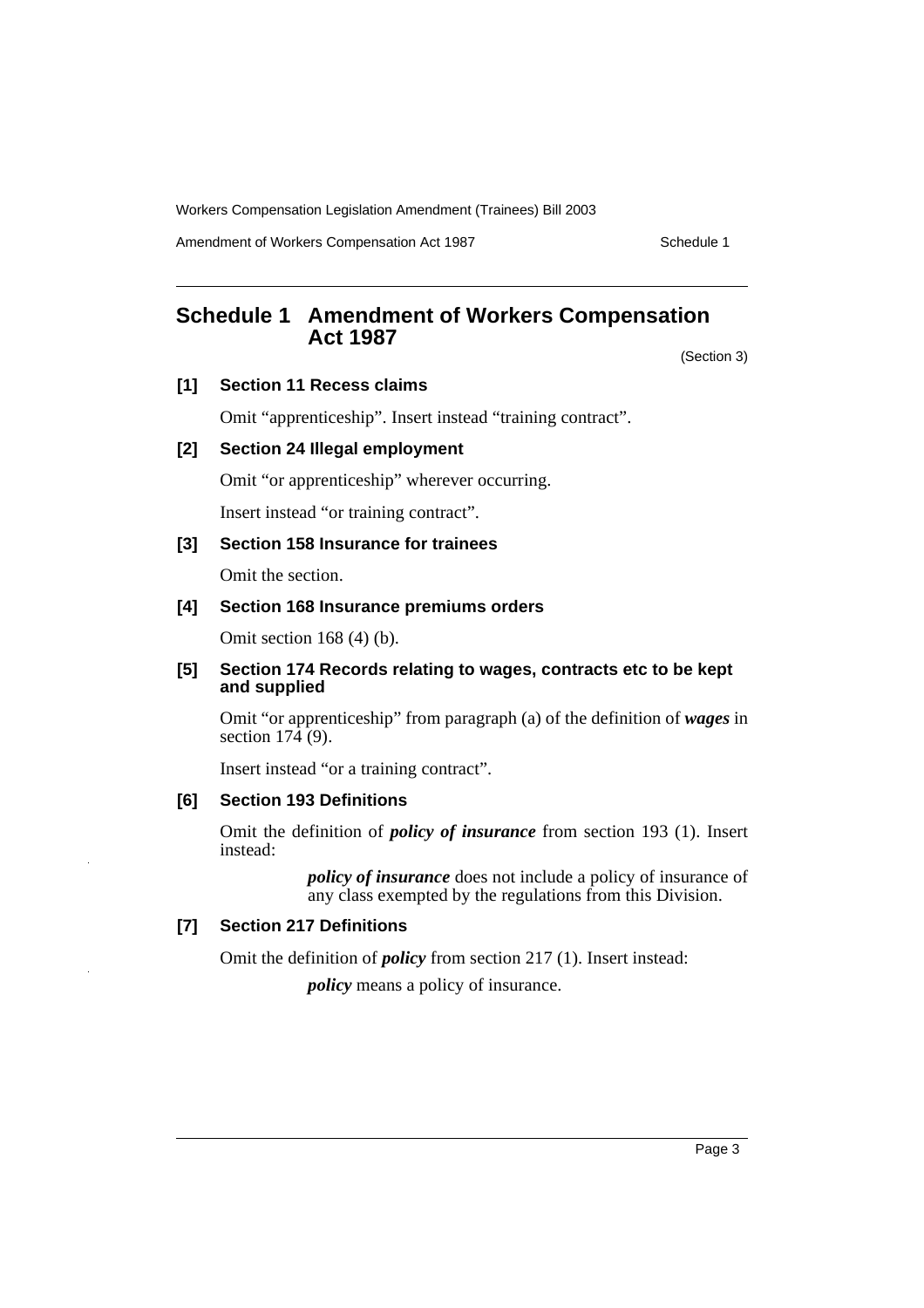Schedule 1 Amendment of Workers Compensation Act 1987

### **[8] Schedule 6 Savings, transitional and other provisions, Part 18G**

Insert after Part 18F:

## **Part 18G Provisions consequent on enactment of 2003 trainee amendments**

#### **1 Definitions**

In this Part:

*the 2003 amending Act* means the *Workers Compensation Legislation Amendment (Trainees) Act 2003*.

*trainee* means a trainee within the meaning of section 158 of this Act as in force immediately before its repeal by the 2003 amending Act.

#### **2 Insurance for trainees**

- (1) Section 158 (2) of this Act (as in force immediately before its repeal by the 2003 amending Act) continues to have effect in relation to any person employed as a trainee immediately before that repeal until 31 December 2004, or the end of the traineeship, whichever first occurs (the *end of the continued insurance period*).
- (2) Section 158 of this Act (as in force immediately before its repeal by the 2003 amending Act) continues to apply to and in respect of a policy of insurance deemed by that section to be held by an employer in respect of a trainee referred to in subclause (1) until the end of the continued insurance period.
- (3) The repeal of section 158 by the 2003 amending Act does not affect the validity of a policy of insurance referred to in subclause (2) to the extent that it relates to any liability of the employer with respect to that trainee referred to in section 158 (3) before its repeal that arises before the end of the continued insurance period.
- (4) Clause 50 (2) of the *Workers Compensation Regulation 2003* (as in force immediately before its repeal by the 2003 amending Act) continues to have effect in relation to the wages of a trainee referred to in subclause (1) until the end of the continued insurance period.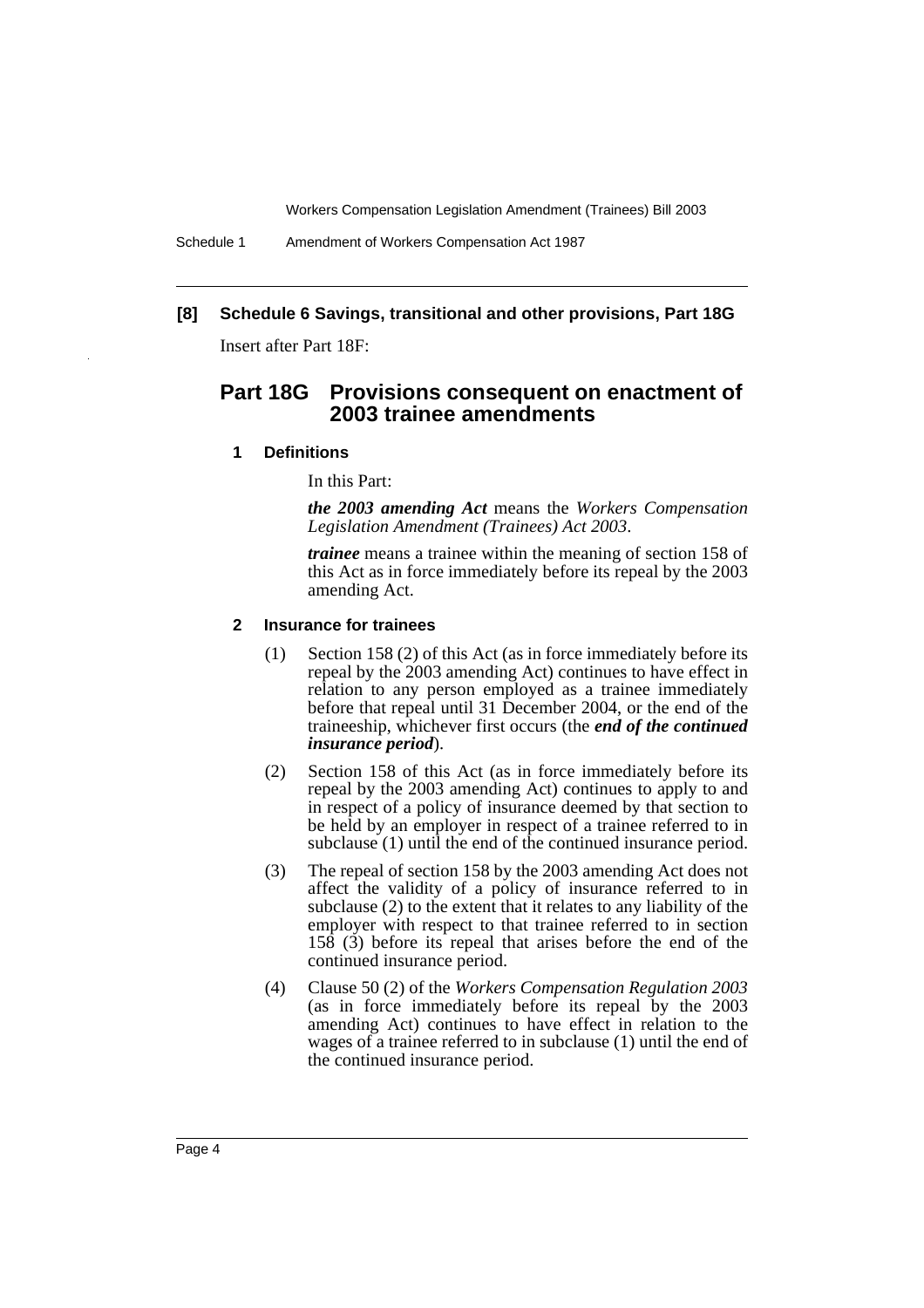Amendment of Workers Compensation Act 1987 Material Contract 2011 Schedule 1

## **[9] Schedule 6 Part 20**

Insert at the end of clause 1 (1):

*Workers Compensation Legislation Amendment (Trainees) Act 2003*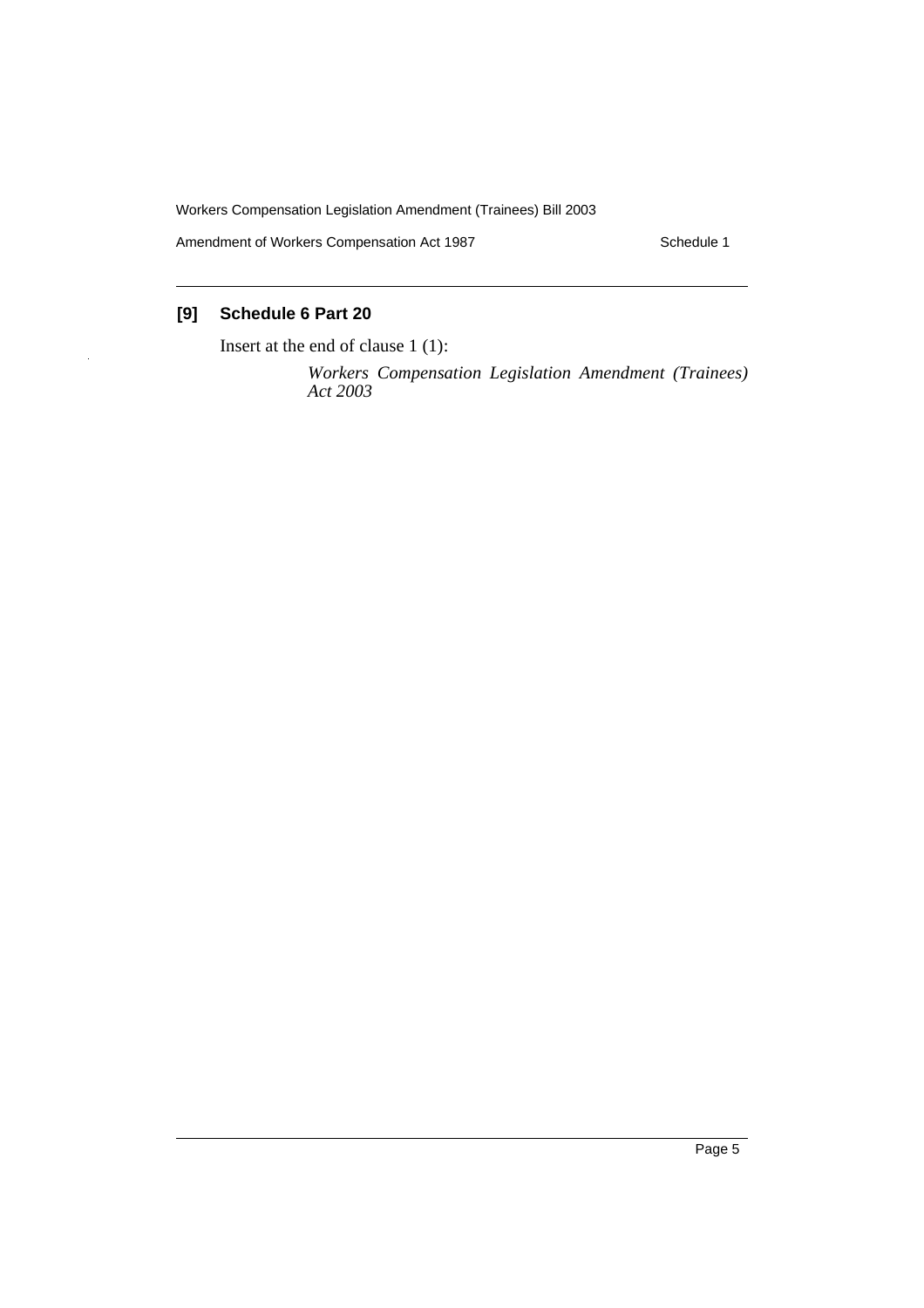Schedule 2 Amendment of Workplace Injury Management and Workers Compensation Act 1998

## **Schedule 2 Amendment of Workplace Injury Management and Workers Compensation Act 1998**

(Section 4)

#### **[1] Section 4 Definitions**

Insert in alphabetical order in section 4 (1):

*training contract* has the meaning it has in the *Apprenticeship and Traineeship Act 2001*. **Note.** A training contract is a contract entered into for the purpose of establishing an apprenticeship or traineeship.

### **[2] Section 4**

Omit "apprenticeship" from the definition of *worker* in section 4 (1).

Insert instead "a training contract".

#### **[3] Schedule 1 Deemed employment of workers**

Omit "apprenticeship" from clause 1.

Insert instead "a training contract".